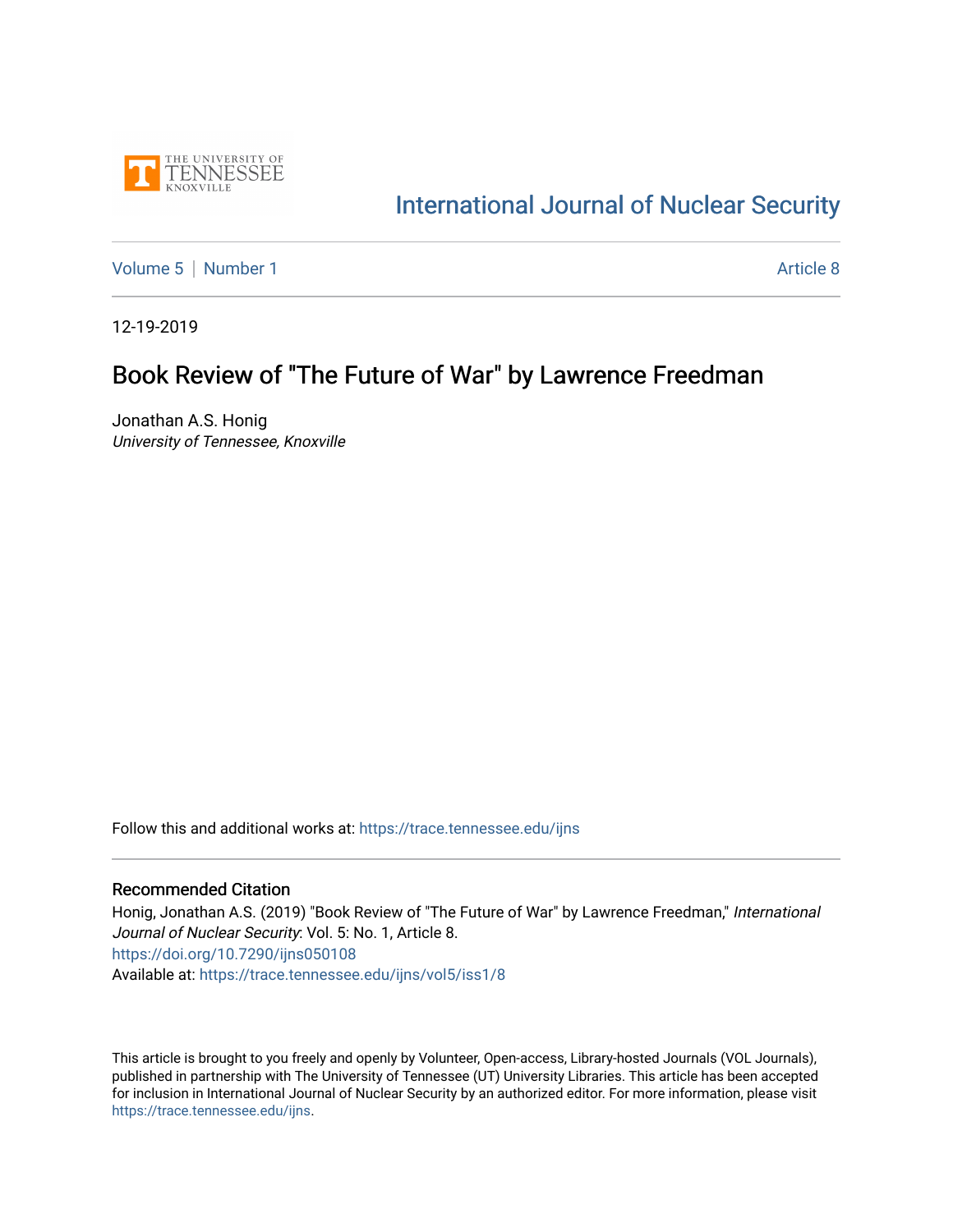### **Book Review**

# **The Future of War**

Lawrence Freedman

Public Affairs, New York, NY; 2017, 400 Pages \$30.30, ISBN-13: 978-1610393058

#### *Reviewed by Jonathan Andrew Stewart Honig*

Department of Political Science, The University of Tennessee, Knoxville

*The Future of War,* by Lawrence Freedman, is a comprehensive work on warfare, its evolution, and its predicted future course which is appropriate for experts and novices alike. Published in 2017, this book contains both historical and contemporary examples of warfare right up to such recent events as the Syrian civil war and the advent of the self-styled Islamic State group. This book is in its first edition and is an excellent marshaling of information on a varied and complex subject.

Freedman is an emeritus professor of war studies at King's College, located in London, U.K. A novel thinker on warfare and strategy, he has been awarded for his writing on the subject. This includes winning the 2009 Lionel Gelber Prize and the Duke of Westminster Medal for Military Literature for his book, *A Choice of Enemies.* Another of Freedman's books, *Strategy*, is included in *Financial Times'* Best Books of 2013. He was elected fellow of the British Academy in 1995, awarded the "Commander of the British Empire" (CBE) in 1996, and was the official historian of the Falklands War in 1997. Further, he was awarded the "Knight Commander of Saint Michael and Saint George" (KCMG) in 2003, and in 2009 he was appointed to serve as a member of the official inquiry into Britain and the 2003 Iraq War.

Freedman has the rare skill of utilizing clear prose that is both extremely informative and well-articulated. To those with some knowledge of the subject, this book contains rare insights and little-known facts that surprise many experts. At the same time, Freedman's book is intellectually accessible to a casual reader with merely a cursory interest in war. It covers over a century-and-a-half of warfare, as well as those individuals who have sought to predict its future throughout its evolution. These include the accounts and direct words of individuals ranging from science fiction writer Isaac Asimov to former President George H.W. Bush, from thriller novelist Tom Clancy to international terrorist Osama Bin Laden. Each of Freedman's examples offer insights into the predictions of some of history and culture's movers and shakers, as they sought to lift the veil on the future of warfare.

The book itself is organized into three different sections, ranging from between six to ten chapters each. The first portion of the book examines the period of warfare occurring from the mid-nineteenth century to the conclusion of the Cold War. Warfare at the beginning of this time-period was idealized, with contained, brief, and decisive battles seen as preferential in its undertaking. The theme of the decisive battle is one revisited by Freedman continuously throughout the book. By the end of this time period, warfare had undergone rapid industrialization and mechanization. Two different World Wars had